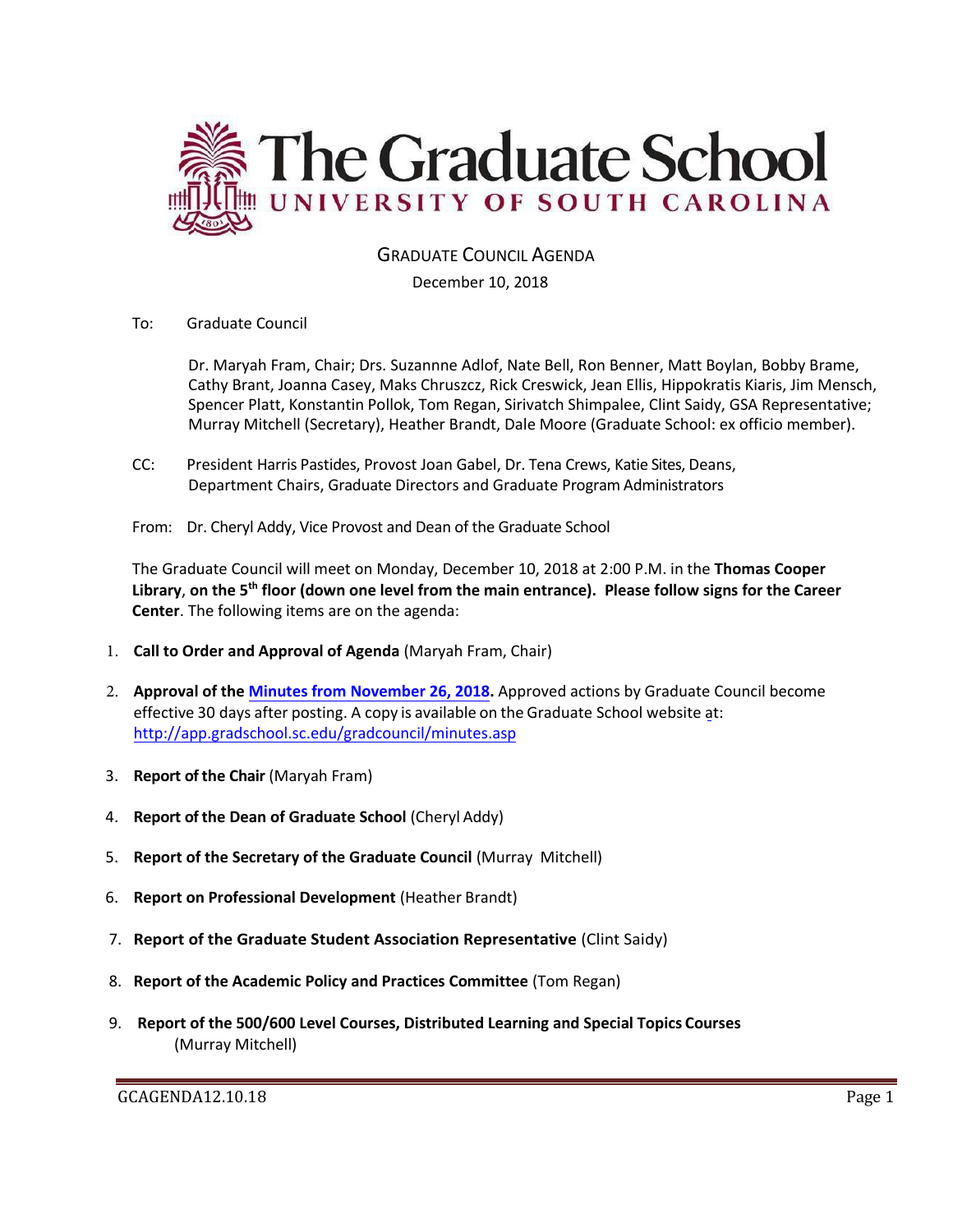This report is presented to Council for informational purposes only; no action is necessary.

### **500/600 Level Courses**

#### None at this time.

### **Distributed Learning Proposals**

None at this time**.**

## **Special Topics Courses**

SPTE 590 (3) Sports Economics, Spring 2019. SPTE 590 (3) eSports, Spring 2019. SPTE 590 (3) Advanced Sales in Sport and Entertainment Business, Spring 2019. SPTE 570 (3) Managing Entertainment and Sport in Europe, Spring 2019.

## 10. **Associate Graduate Faculty Nominations** (Murray Mitchell)

None at this time.

## 11. **Fellowships and Scholarships Committee** (Jean Ellis)

## 12. **Report of Science, Math, and Related Professional Programs Committee** (Rick Creswick)

Below is a list of proposals reviewed by the Committee. Each curricular action can be viewed at this Public Agenda review site:

<https://www.sc.edu/programproposal/agenda/?id=57&code=GCO>

At this Public Agenda link, the individual proposals are not live-linked, but agenda items are listed in alphabetical order. To view the full proposals, GC members and Committee Chairs still need to go to the Committee Review site, and filter for "Committees", then for the "Committee" called "Added to Grad Council agenda."

- **ITEC Major / Degree Program**, Health Information Technology, M.H.I.T., Engineering and Computing, Change to Existing Program: Fall 2019
- **ITEC 790** (3) Special Topics in Health Information Technology, Engineering and Computing, NCP: Spring 2019
- **ITEC 795** (1-3) Independent Study in Health Information Technology, Engineering and Computing, NCP: Spring 2019
- **NURS Academic Certificate**, Nursing Informatics, Nursing, New Program: Fall 2019
- **PHYT Major / Degree Program**, Doctor of Physical Therapy, Public Health, Change to Existing Program: Fall 2019

## 13. **R**epor**t of the Humanities, Social Sciences, Education, and Related Professional Programs Committee**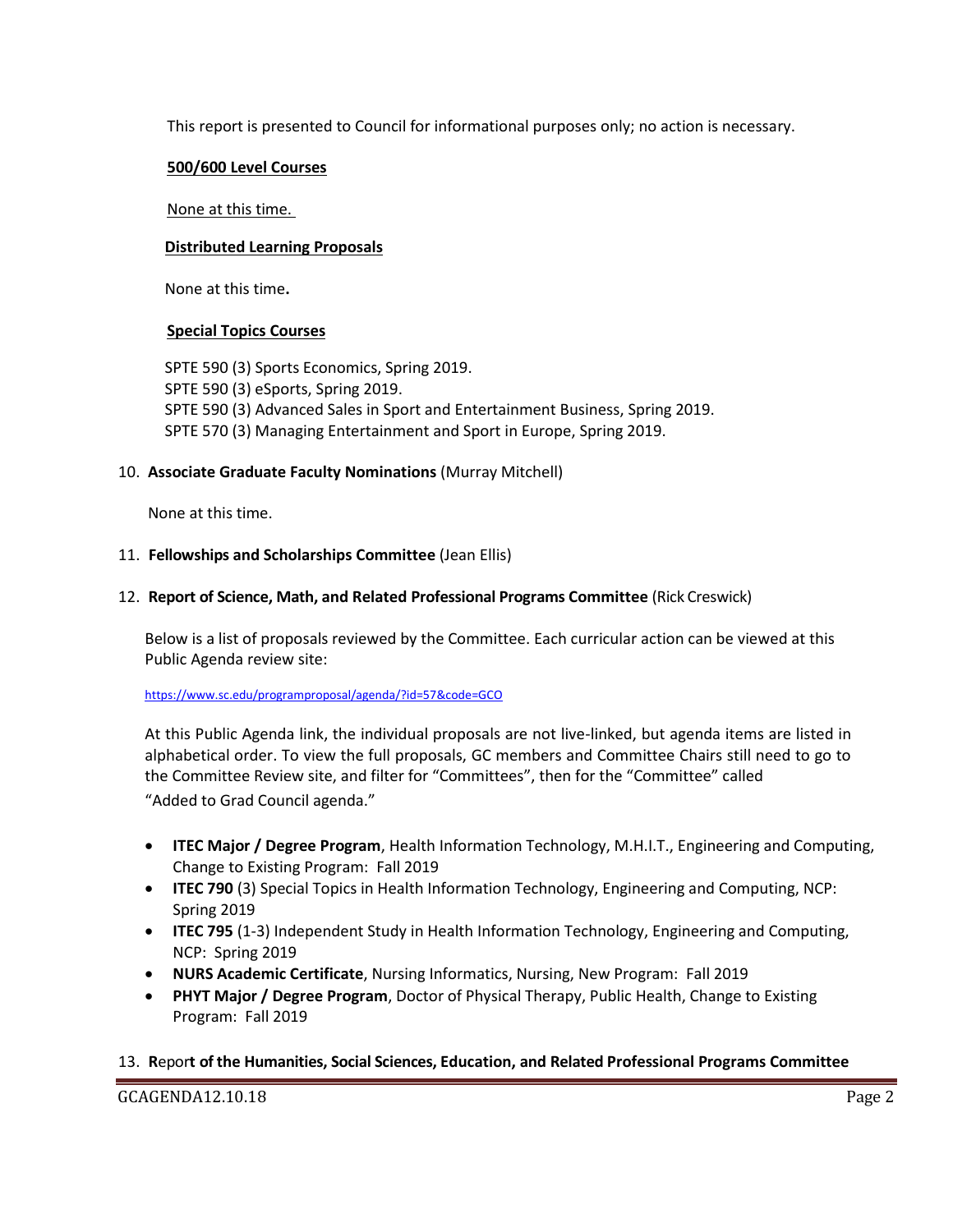# (Cathy Brant)

Below is a list of proposals reviewed by the Committee. Each curricular action can be viewed at this Public Agenda review site:

# <https://www.sc.edu/programproposal/agenda/?id=57&code=GCO>

At this Public Agenda link, the individual proposals are not live-linked, but agenda items are listed in alphabetical order. To view the full proposals, GC members and Committee Chairs still need to go to the Committee Review site, and filter for "Committees", then for the "Committee" called "Added to Grad Council agenda."

- **EDFI 837** (3) Qualitative Case Study, Education, NCP: Spring 2019
- **EDFI 868** (3) History of Student Activism, Education, NCP: Spring 2019
- **EDRD 776** (3) Coaching within Classrooms: Improving Teaching and Literacy Instruction, Education, CCP: Fall 2020
- **EDRD 794** (3) Linguistics for Classroom Teachers PreK-12, Education, NCP: Spring 2019
- **EDRD 795** (3) ESOL Principles and Strategies for PreK-12 Classrooms, Education, NCP: Spring 2019
- **INTE Major / Degree Program**, Language and Literacy, M.Ed., Education, Change to Existing Program: Fall 2019
- **RETL 725** (3) Shoppers in the Retail Environment, HRSM, CCP: Fall 2019
- **RETL 750** (3) Advanced Sales Strategies for Retail, HRSM, NCP: Fall 2019

## 14. **Report of the Grievances, Appeals and Petitions Committee** (Bobby Brame)

15. **Other Committee Reports**

#### 16. **Old Business**

#### 17. **New Business**

- 1. Consideration of an extension to the Withdraw deadline. This is the link (copy attached): [https://www.sc.edu/about/offices\\_and\\_divisions/faculty\\_senate/documents/facsen\\_meeting](https://www.sc.edu/about/offices_and_divisions/faculty_senate/documents/facsen_meetings/2018-06-06_withdrawal_policy.pdf) s/2018-06-06 withdrawal policy.pdf
- 2. Language in the Graduate Bulletin regarding the "Valid Period of Admission change from "Admission may be deferred for up to four successive terms without reapplication…." To be replaced with "Admission may be deferred for up to one calendar year without reapplication.."
- 3. Discussion of a clarification memo regarding associate graduate faculty status (attached).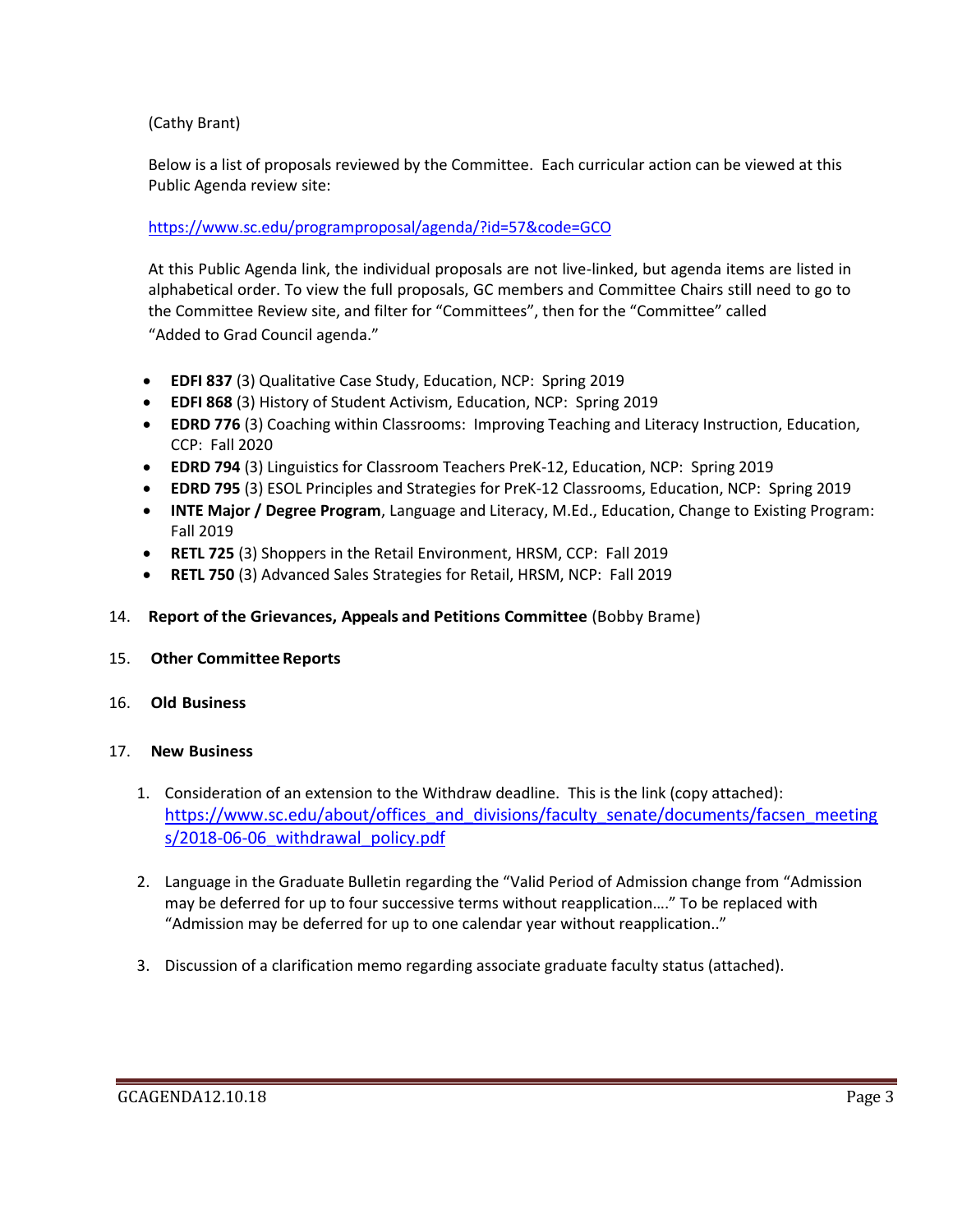- 18. **Good of the Order**
- 19. **Adjournment**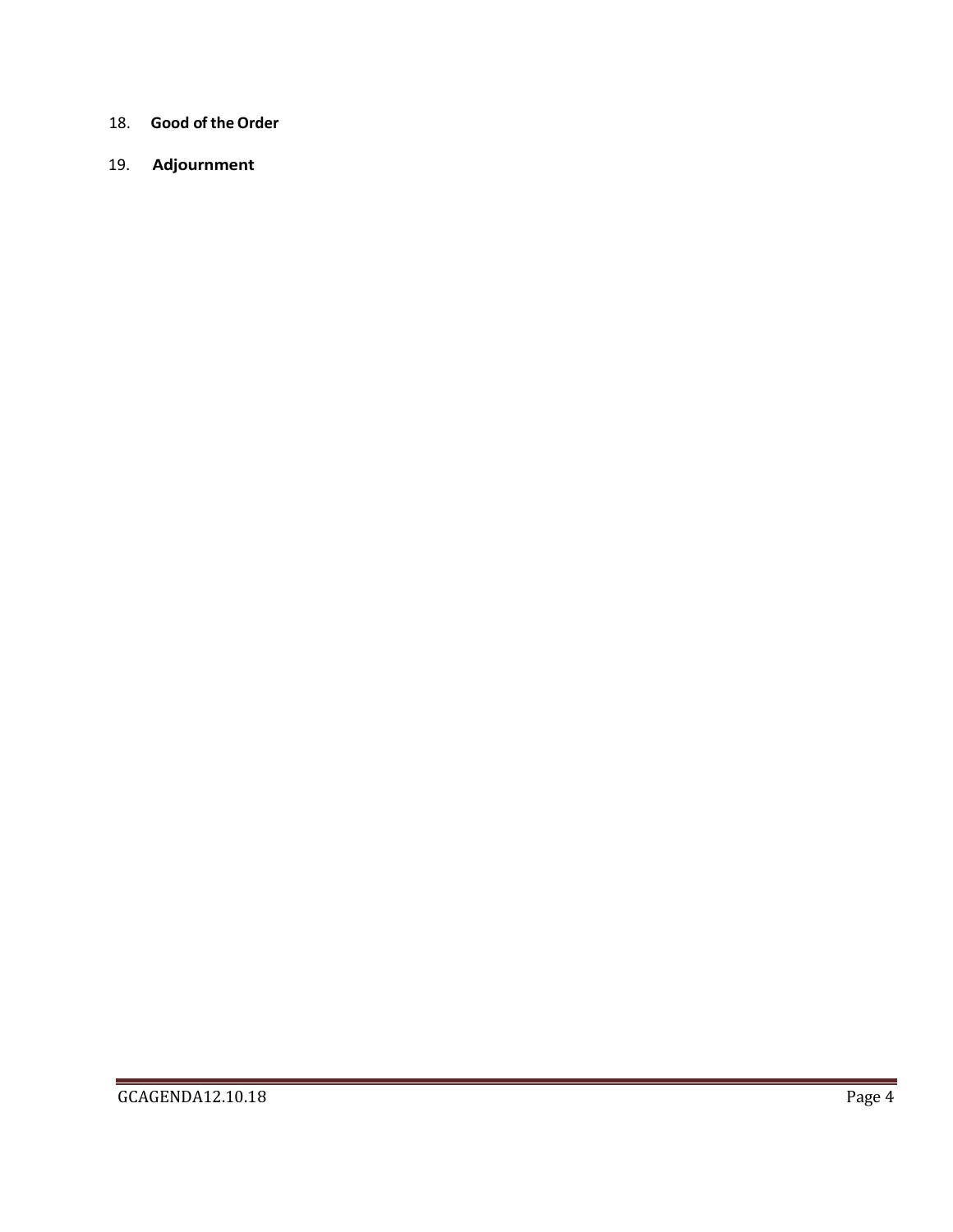**Changes to Withdrawal Policy**: change the WF deadline from 50% to 72% of the semester.

**Justification:** Around the current WF Period (50% Part of the Term), many students may not have earned enough course grades to make an informed decision about withdrawal (not all courses provide midterms or publish midterm grades). Moving the WF deadline to 72% of the Part of Term (from 8 to 10 weeks) would allow a student more time to gauge academic success, and if improvements are warranted, utilize campus support services – thus, preventing premature withdrawal.

| <b>Honors List</b>                                                    | <b>Honors List</b>                                                                          |
|-----------------------------------------------------------------------|---------------------------------------------------------------------------------------------|
| http://bulletin.sc.edu/content.php?catoid=66&navoid=1813              | http://bulletin.sc.edu/content.php?catoid=66&navoid=1813                                    |
| <b>Course Withdrawal Period:</b> During the Withdrawal Period,        | Course Withdrawal Period: During the Withdrawal Period,                                     |
| undergraduate students have the ability to withdraw from a course     | undergraduate students have the ability to withdraw from a course with                      |
| with no grade penalty through Self Service Carolina. For each course, | no grade penalty through Self Service Carolina. For each course, the                        |
| the Withdrawal Period begins after the Free Drop/Add Period and       | Withdrawal Period begins after the Free Drop/Add Period and extends                         |
| extends to a minimum of 50% of the Part of Term* in which the course  | to a minimum of $\frac{50\%}{22\%}$ of the Part of Term <sup>*</sup> in which the course is |
| is scheduled. Courses from which a student withdraws during this      | scheduled. Courses from which a student withdraws during this period                        |
| period are recorded on a student's transcript as a W; however, the    | are recorded on a student's transcript as a $W$ ; however, the semester                     |
| semester hours will not be calculated in the computation of grade     | hours will not be calculated in the computation of grade point average,                     |
| point average, count towards earned hours, or count towards graded    | count towards earned hours, or count towards graded hours. Courses                          |
| hours. Courses that have a recorded grade of W will count towards     | that have a recorded grade of W will count towards attempted hours.                         |
| attempted hours. Details regarding course Withdrawal dates can be     | Details regarding course Withdrawal dates can be found on the Self                          |
| found on the Self Service Carolina log-in page under the "Academics"  | Service Carolina log-in page under the "Academics"                                          |
| sections. https://my.sc.edu/codes/                                    | sections. https://my.sc.edu/codes/                                                          |